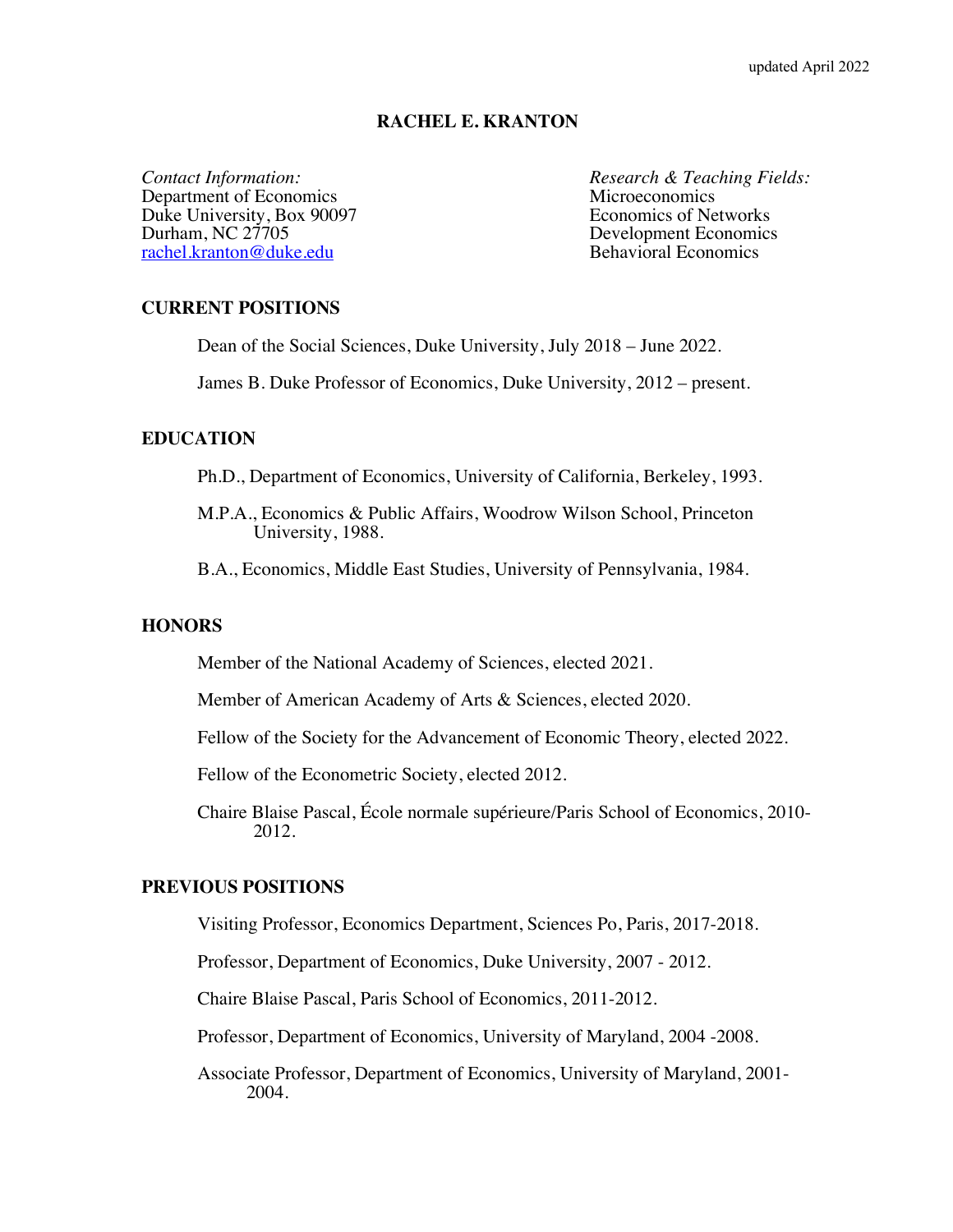- Visiting Associate Professor, Department of Economics, Princeton University, 2002-2003
- Member, School of Social Science, Institute for Advanced Study, 2001-2002.

Russell Sage Foundation Visiting Scholar, New York, NY, 1997-1998.

Assistant Professor, Department of Economics, University of Maryland, 1994- 2001.

Lecturer, Department of Economics, University of Maryland, 1993-1994.

Consultant, The World Bank, Infrastructure and Transport Division, 1988-1991.

Assistant to Program Officer, U.S.A.I.D., Cairo, Egypt, Summer 1987.

Project Officer, Catholic Relief Services, Cairo, Egypt, 1985-86.

### **BOOK**

*Identity Economics: how our identities affect our work, wages, and well-being*, George Akerlof and Rachel Kranton. Princeton: Princeton University Press, 2010. Paperback edition, September 2011.

## **JOURNAL PUBLICATIONS**

- "The hidden cost of humanization: Individuating information reduces prosocial behavior toward in-group members," Victoria K. Lee, Rachel Kranton, Pierluigi Conzo, Scott Huettel, October 2021, *Journal of Economic Psychology*, Volume 86, 102424.
- **"**Prevalence, severity and distribution of depression and anxiety symptoms using observational data collected before and nine months into the COVID-19 pandemic," Duncan Thomas, Ralph Lawton, Tyson Brown, and Rachel Kranton. September 2021. *The Lancet Regional – Americas*, 1:100009
- "Oversampling of minority categories drives misperceptions of group compositions" Mel Khaw, Rachel Kranton, and Scott Huettel, September 2021, *Cognition*, 214:104756.
- "Deconstructing Bias in Social Preferences Reveals Groupy and Not Groupy Behavior," Rachel Kranton, Matthew Pease, Seth Sanders, and Scott Huettel. September 2020, *Proceedings of the National Academy of Sciences* 117 (35), pp. 21185-21193.
- "The Devil is in the Details Implications of Samuel Bowles' *The Moral Economy* for economics and policy research," Rachel Kranton, March 2019, *Journal of Economic Literature* 57(1): 147-60.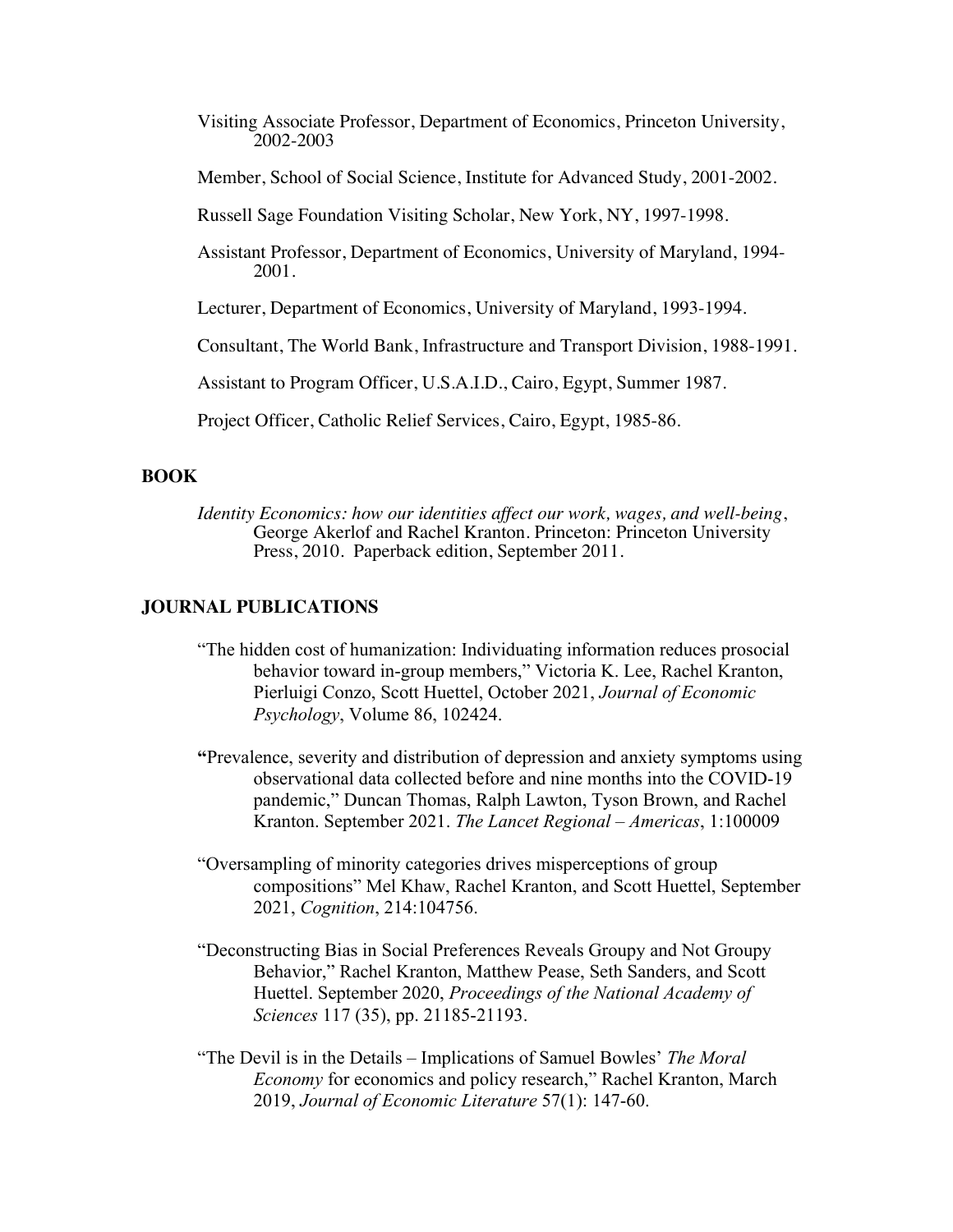- "Amount and time exert independent influences on intertemporal choice" Dianna Amasino, Nicolette Sullivan, Rachel Kranton, and Scott Huettell, February 2019, *Nature Human Behaviour.*
- "Rumors and Social Networks" Francis Bloch, Gabrielle Demange and Rachel Kranton, May 2018, *International Economics Review*, 59(2), pp. 421-448.
- "Groupy vs. Non-Groupy Behavior: Personality, Region, and Party Affiliation," Rachel Kranton and Seth Sanders, *American Economic Review Papers and Proceedings*. 107(5), May 2017, pp. 65-69.
- "Social Status in Networks," Nicole Immorlica, Rachel Kranton, Mihai Manea, and Gregory Stoddard, *American Economic Journal: Microeconomics* 9(1), February 2017, pp. 1-30.
- "Games Played on Networks" Yann Bramoullé and Rachel Kranton, in Bramoullé, Galeotti, and Rogers (eds.) *The Oxford Handbook of the Economics of Networks*, Oxford University Press, 2016.
- "Identity Economics 2016: Where do Social Divisions and Norms Come From?", Rachel Kranton, *American Economic Review Papers and Proceedings*, May 2016.
- "Exploring the Generalization Process from Past Behavior to Predicting Current Behavior," Lasana Harris, Elizabeth Thompson, Victoria Lee, and Rachel Kranton, *Journal of Behavioral Decision Making,* June 2015.
- "Strategic Interaction and Networks," Yann Bramoullé, Rachel Kranton, and Martin D'Amours, *American Economic Review*, March 2014, 104(3): 898- 930.
- "Identity Economics and the Brain: Uncovering the Mechanisms of Social Conflict," Scott Huettel and Rachel Kranton, *PTRS Biological Sciences* 367(159), March 2012, pp. 680-691.
- "Contracts, Hold-Up, and Exports: Textiles and Opium in Colonial India," Rachel Kranton and Anand Swamy, *American Economic Review* 98 (3), June 2008, pp. 967-89.
- "Identity, Supervision, and Work Groups," George Akerlof and Rachel Kranton, *American Economic Review Papers and Proceedings* 98 (2), May 2008, pp. 212-17.
- "Risk-Sharing Across Communities," Yann Bramoullé and Rachel Kranton, *American Economic Review Papers and Proceedings* 97 (2), May 2007, pp. 70-74.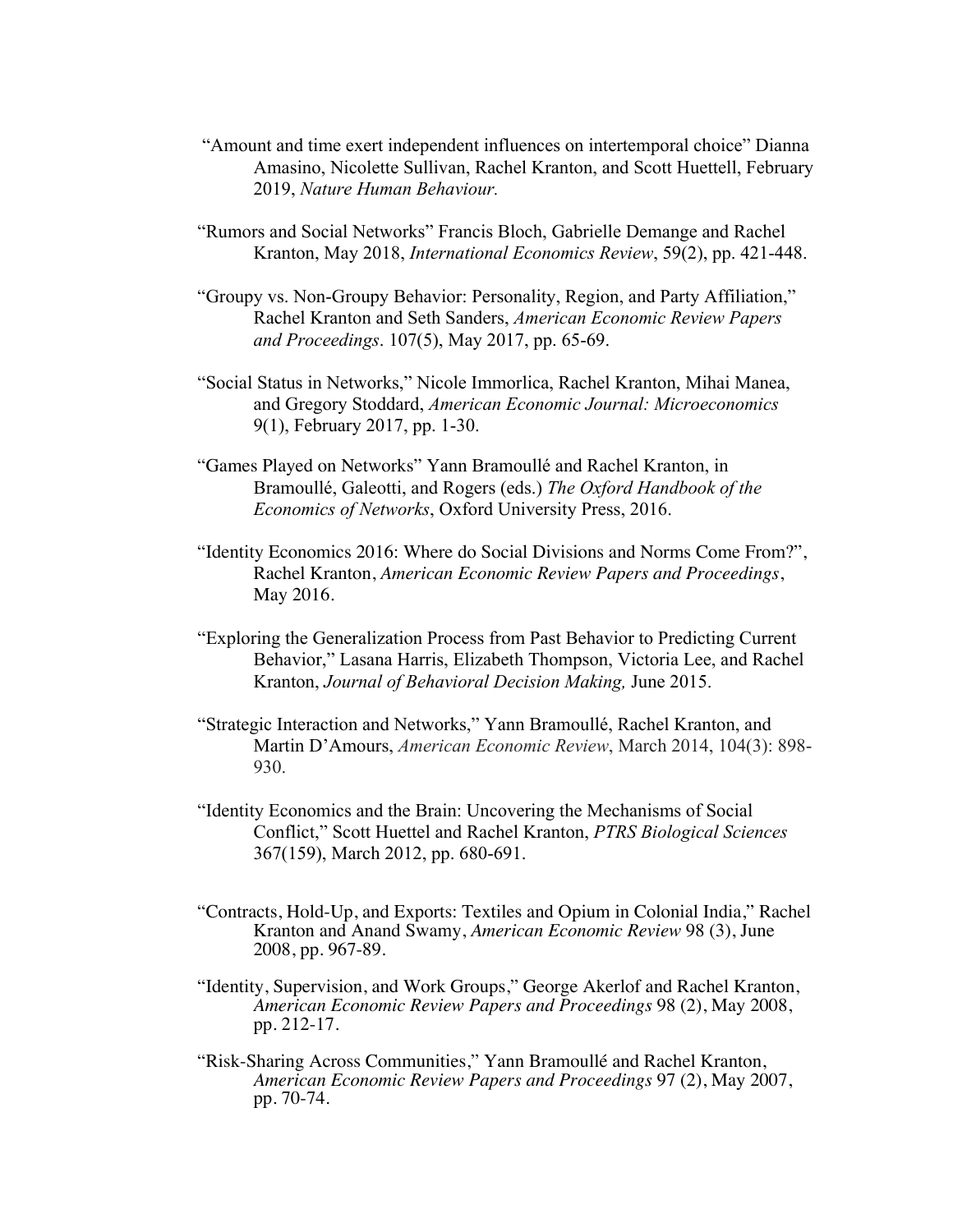- "Public Goods in Networks," Yann Bramoullé and Rachel Kranton, *Journal of Economic Theory*, 135(1), July 2007, pp.478-494
- "Risk-Sharing in Networks," Yann Bramoullé and Rachel Kranton, *Journal of Economic Behavior and Organization*, 64(3-4), November-December 2007, pp. 275-294.
- "The Formation of Industrial Supply Networks," Rachel Kranton and Deborah Minehart, in James Rauch (ed.), *The Formation and Decay of Networks*, New York: Russell Sage Foundation Press, 2007
- "Social Divisions within Schools: how school policies can affect students' identities and educational choices," George Akerlof and Rachel Kranton, in Christopher Barrett (ed.), *The Social Economics of Poverty: On Identities, Groups, Communities, and Networks*, London: Routledge, 2005, pp. 188-213.
- "Identity and the Economics of Organizations," George Akerlof and Rachel Kranton, *Journal of Economic Perspectives*, 19 (1), Winter 2005, pp. 9-32.
- "A Model of Poverty and Oppositional Culture," George Akerlof and Rachel Kranton, in Kaushik Basu, Pulin Nayak, and Ranjan Ray (eds.), *Markets and Governments* (Oxford: Oxford University Press, 2003).
- "Competition and the Incentive to Produce High Quality," Rachel Kranton, *Economica* 70 (279) August 2003, pp. 385-404.
- "Identity and Schooling: Some Lessons for the Economics of Education," George Akerlof and Rachel Kranton, *Journal of Economic Literature*, 40 (4), December 2002, pp. 1167-1201.
- "A Theory of Buyer-Seller Networks," Rachel Kranton and Deborah Minehart, *American Economic Review* 91 (3), June 2001, pp. 485-508.
- "Competition for Goods in Buyer-Seller Networks," Rachel Kranton and Deborah Minehart, *Review of Economic Design*, 5 (3), September 2000, pp. 301- 331.
- "Economics and Identity," George Akerlof and Rachel Kranton, *Quarterly Journal of Economics* CVX (3), August 2000, pp. 715-753.
- "Networks versus Vertical Integration," Rachel Kranton and Deborah Minehart, *RAND Journal of Economics*, 31 (3), Autumn 2000, pp. 570-601.
- "The Hazards of Piecemeal Reform: British Civil Courts and the Credit Market in Colonial India," Rachel Kranton and Anand Swamy, *Journal of Development Economics*, 58 (1), February 1999, pp. 1-24.
- "Reciprocal Exchange: A Self-Sustaining System," Rachel Kranton, *American Economic Review*, 86 (4), September 1996, pp. 830-851.
- "The Formation of Cooperative Relationships," Rachel Kranton, *Journal of Law, Economics, & Organization*,12 (1), April 1996, pp. 214-233.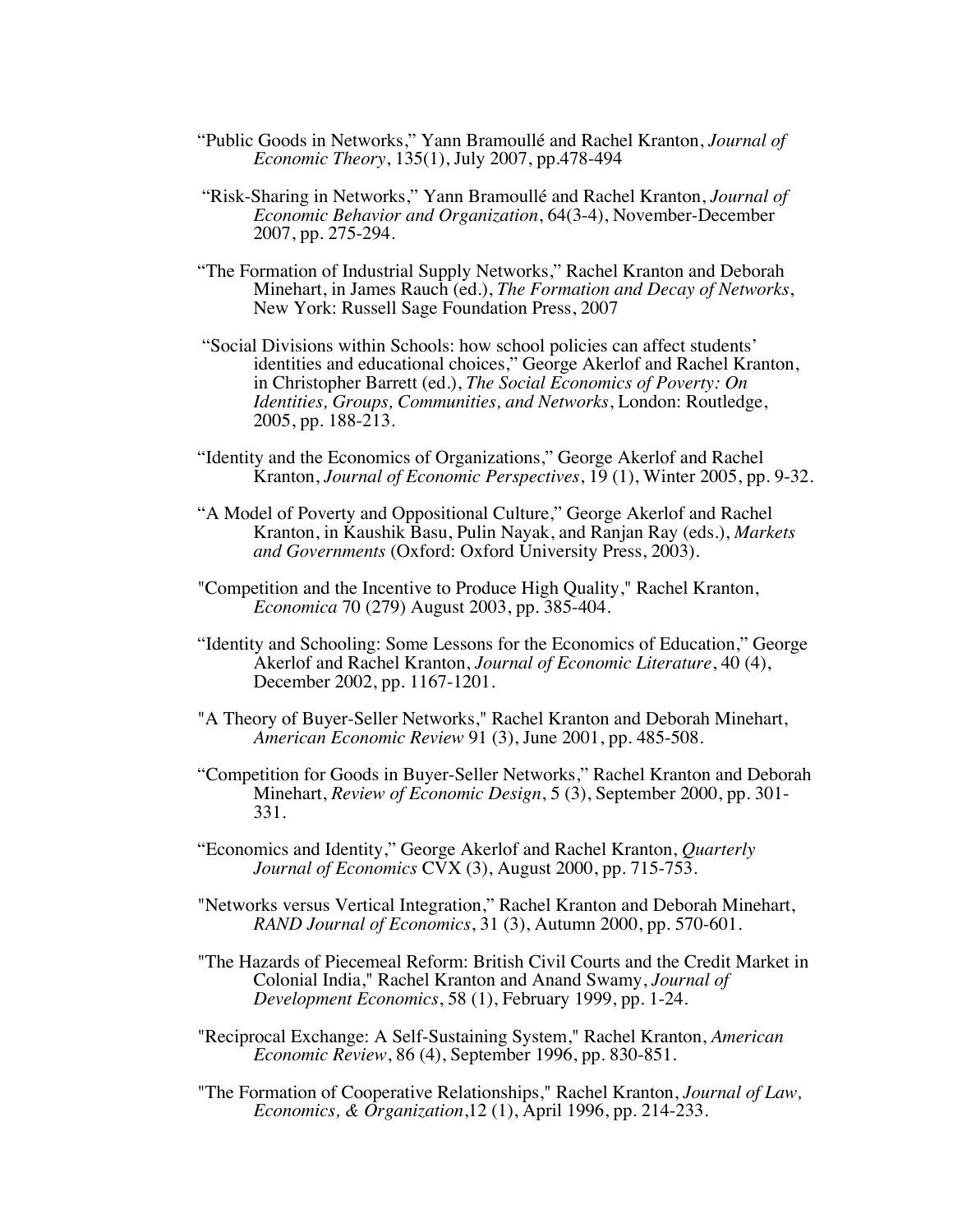#### **FELLOWSHIPS and GRANTS**

- National Endowment for Financial Education Grant, with Scott Huettel, 2014- 2016.
- Canadian Institute for Advanced Research (CIFAR) Program Fellow, "Social Interactions, Identity, and Well-Being," 2011-2017.
- National Science Foundation Research Grant, "Networks, Public Goods, and Social Interactions: at the edge of analytics and complexity," 2011-2014.
- National Science Foundation Research Grant, "Innovation in Social Networks," 2010-2011.
- Duke University, Social Science Research Institute, "From Brain to Society (and Back), convener, 2009-2010.
- Canadian Institute for Advanced Research (CIFAR) Program Fellow, "Social Interactions, Identity, and Well-Being," 2006-2010.
- National Science Foundation Research Grant, "Topics in the Economic Theory of Networks," 2003-2006.
- Institute for Advanced Study, School of Social Science, Member, Princeton, NJ, 2001-2002.
- National Science Foundation Research Grant, "Buyer-Seller Networks," 1998- 2000.

Russell Sage Foundation Scholar, New York, NY, 1997-98.

Graduate Research Board Award, University of Maryland, Summer 1997.

Alfred P. Sloan Doctoral Dissertation Fellowship, 1992-93.

Foreign Language & Area Studies Fellowship, Moroccan Arabic, 1989-91.

Woodrow Wilson Fellowship, Princeton University, 1986-1988.

Center for Arabic Studies Abroad Fellowship (CASA), Cairo, Egypt, 1984-85.

B.A. Magna Cum Laude, University of Pennsylvania, 1984.

#### **CONFERENCES (Invited Speaker) and LECTURES**

Human Capital and Economic Opportunity Summer School on Inequality, June 2021.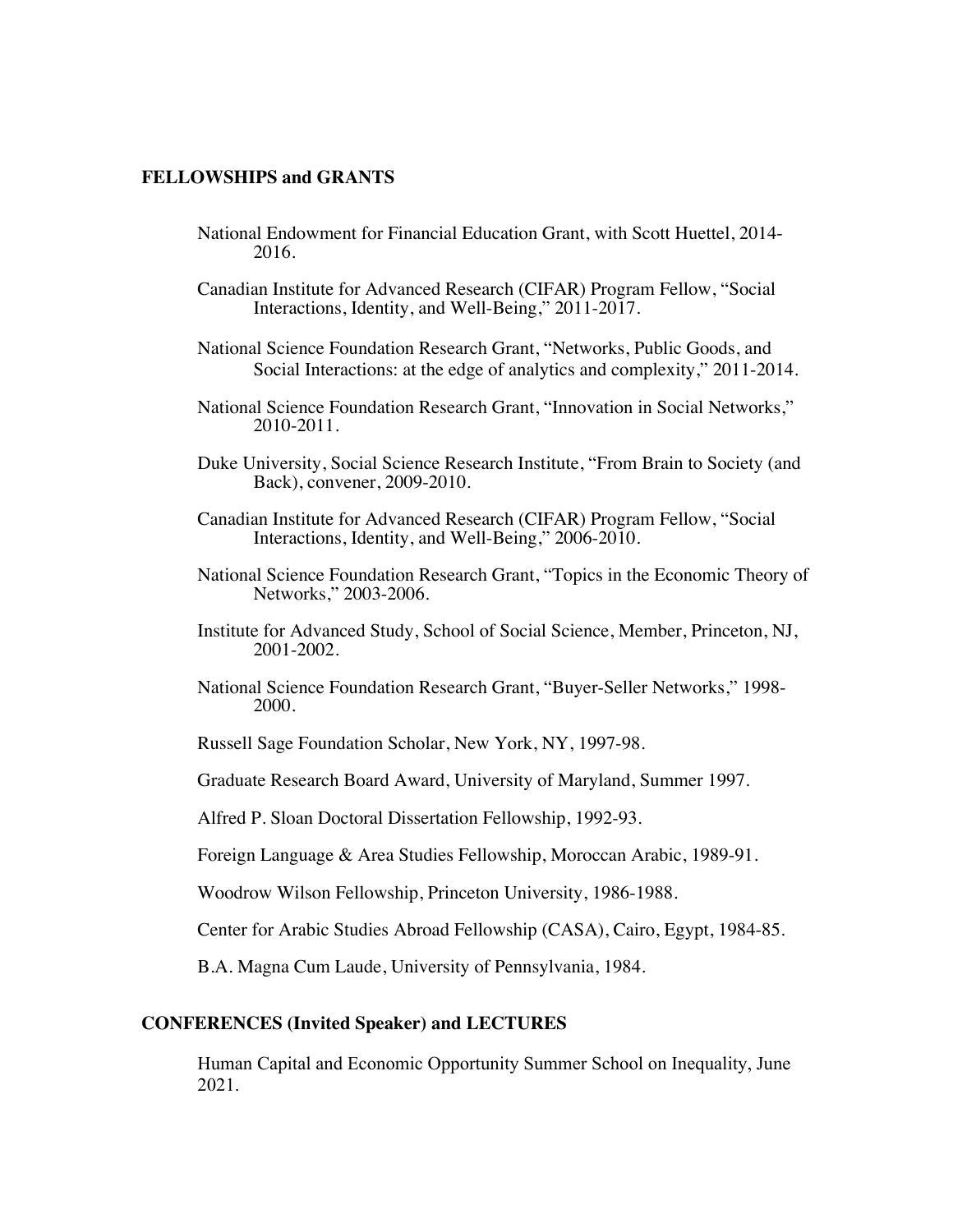Stony Brook International Conference on Game Theory, July 2020.

UC Berkeley Kadish Center for Morality, Law, and Public Affairs, November 2019.

New Economic School (Moscow), Social Diversity, Development and Stability: The Role of Context, October 2019.

Southern Economic Association Plenary Address, November 2018

Barcelona GSE Summer Forum, June 2018

European Conference on Networks, Universitat Pompeu Fabra, May 2018

European University Institute, Max Weber Lecture, March 2018

Paris School of Economics, Conference on Economics and Culture, March 2018

American Economic Association Annual Meetings, January 2018.

Summer Colloquium on the Economics of Identity, Kiel Institute for the World Economy, June 2015, June 2016, June 2017.

American Economic Association Annual Meetings, January 2017.

Class of 1960 Lecture, Williams College, October 2016.

Norms, Actions, and Games (NAG), Toulouse Institute for Advanced Study, June 2016.

American Economic Association Annual Meetings, January 2016.

Econometric Society World Congress, Plenary Session Discussant, Montreal, August 2015.

Stony Brook International Conference on Game Theory, July 2015.

The Economics of Socialization, Barcelona GSE Summer Forum, June 2015.

Summer School on Social Interactions and Urban Segregation, Université Rennes 1, May 2015.

Conference on Identity and Inequality, University of Chicago, October 2014.

Cambridge University Summer School on Social Interactions, July 2014.

Wellington-Burnham Lecture, Tufts University, May 2014.

Microeconomics of Social Network Analysis, University of College London, May 2014.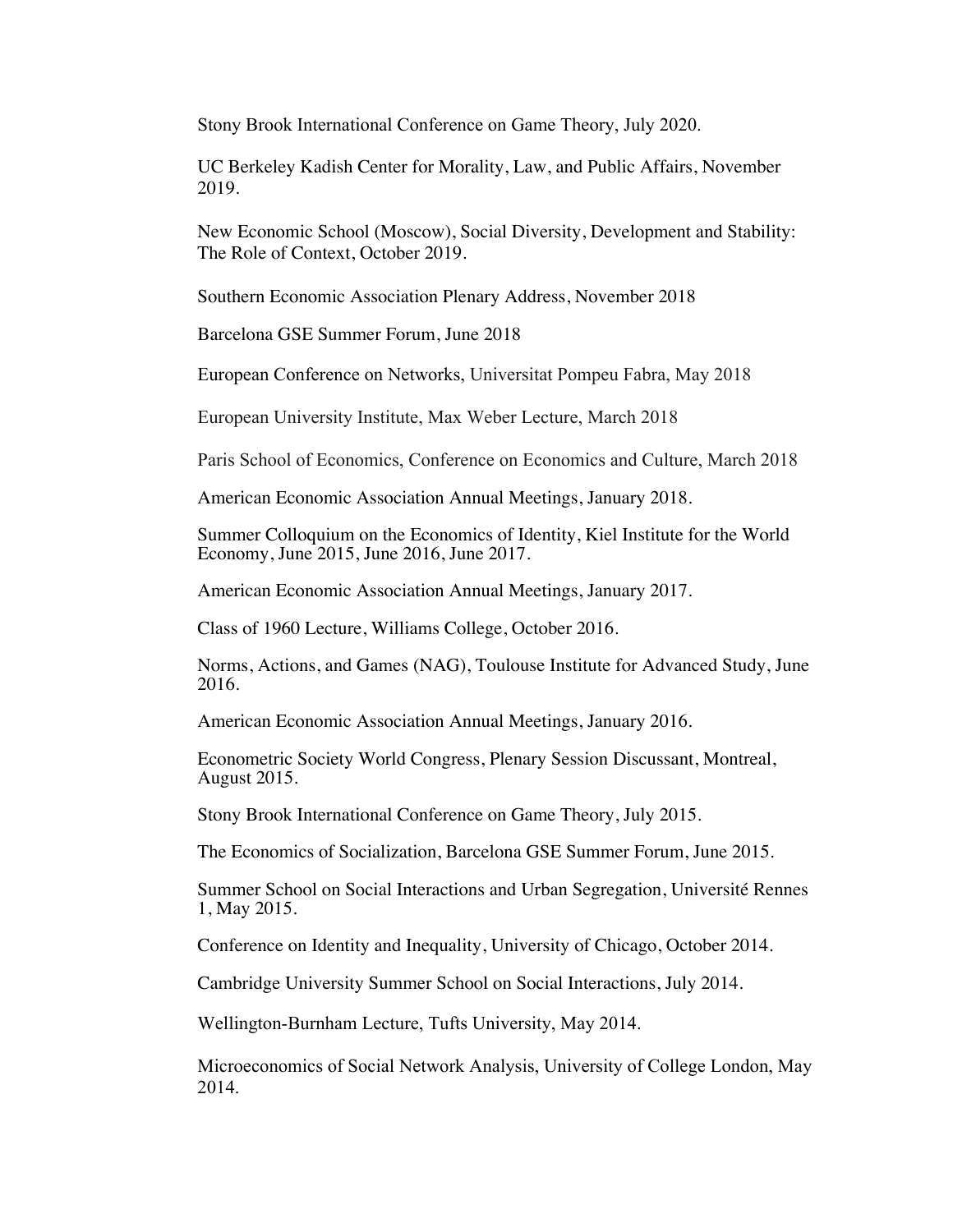Thurgau Experimental Economics Meeting, Plenary Speaker, University of Konstanz, May 2014.

Conference on The Human Person, Economics, and Catholic Social Thought, Plenary Speaker, University of Chicago, April 2014.

Global Economic Symposium, Kiel Institute, October 2013.

University of Chicago Summer School on Socioeconomic Inequality, July 2013.

Choice Symposium, Erasmus University, June 2013.

Human Capital and Economic Opportunity Global Working Group, University of Chicago, Identity and Personality Conference, May 2013.

NYU Workshop on Information in Networks (WIN), September 2012.

University of Chicago Summer School on Socioeconomic Inequality, July 2012.

Workshop on Heterogeneous Interacting Agents (WEHIA), Paris, June 2012.

Conference on the Economics of Interactions and Culture, Einaudi Institute for Economics and Finance (EIEF), April 2012.

Spanish Economic Association Meetings, Plenary Speaker, December 2011.

University of Cambridge, Conference on Networks, September 2011.

- ThRed (Theoretical Research in Development Economics) Annual Conference, Barcelona, May 2011.
- University of Warwick, Conference on Buyer-Seller Networks, May 2011.
- Statistical and Applied Mathematical Sciences Institute (SAMSI), Dynamics on Networks, March 2011.

University of Richmond Leadership Conference, September 2010.

NYU Workshop on Information in Networks (WIN), September 2010.

Stanford University Institute for Theoretical Economics (SITE), July 2010.

Memorial Conference, Barcelona, Toni Calvo-Armengol, June 2010.

Université Laval, Workshop on Networks, October 2009.

NYU Workshop on Information in Networks (WIN), September 2009.

Cornell University, Research Issues at the Interface of Computer Science and Economics, September 2009.

Trento Festival of Economics, Invited Speaker, June 2009.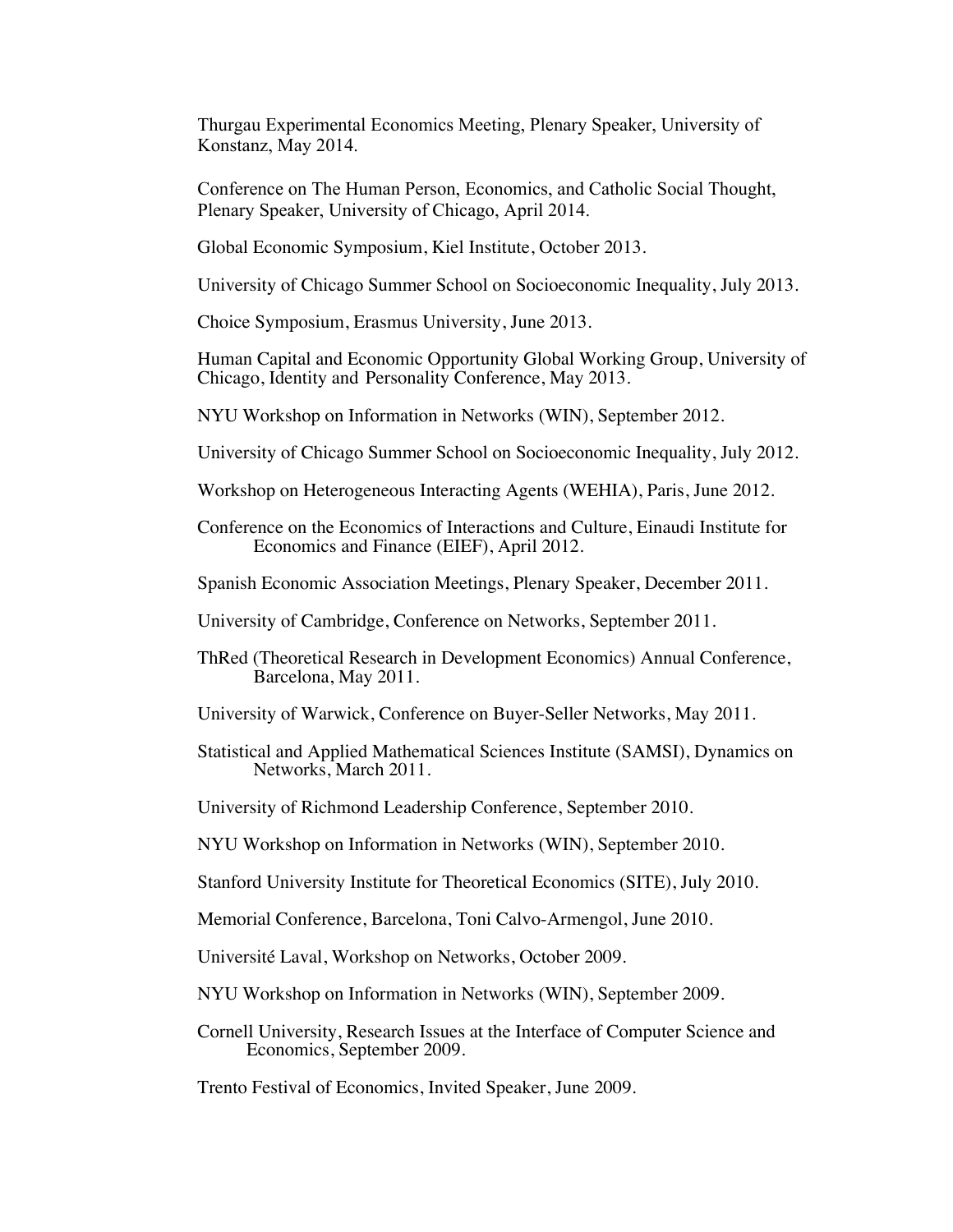- NYU Law School, Conference on Law, Commerce and Development, April 2008.
- American Economic Association Annual Meetings, Invited Session, January 2008.
- Coalition Theory Network (CTN) Conference, Plenary Speaker, Venice, Italy, January 2008.
- SchlossDagstuhl, Computational Social Systems and the Internet, June 2007.
- American Economic Association Annual Meetings, Invited Session, January 2007.
- Cornell University Institute for the Social Sciences, "Search and Diffusion in Social Networks," November 2006.
- European Summer Symposium on Economic Theory (ESSET), Gerzensee, Switzerland, July 2006.
- The World Bank, "Microfoundations of Economic Growth," May 2006.
- Université Laval, "Mini-Conference on Economic Development," February 2006.
- GREQAM, Université de Marseille, "Networks, Aggregation, and Markets," June 2005.
- Russell Sage Foundation, Working Group on "Decay and Formation of Social Networks," 2002-2005.
- Pew Charitable Trust and Cornell University, Working Group on "Moral and Social Dimensions of Microeconomic Behavior in Poor Communities," 2001-2005.
- IUI, Stockholm, Sweden, "Networks: Theory and Applications," June 2004.
- Escuela de Verano, "The Role of Social Interactions and Networks in Economics," San Sebastian, Spain, July 2003.
- Econometric Society of North America, Summer Meetings, June 2001.
- Stanford Institute for Theoretical Economics (SITE), July 2000.
- North Eastern Universities Development Conference (NEUDC), 2000.
- European Summer Symposium on Economic Theory (ESSET), Gerzensee, Switzerland, June 1999.
- CEPR and Univ. Libre de Bruxelles, "Information Processing in Organizations," June 1999.
- Univ. Autonoma de Barcelona, "Congress on Groups, Networks and Coalitions," May 1999.

Santa Fe Institute, "Institutions: Complexity and Difficulty," March 1999.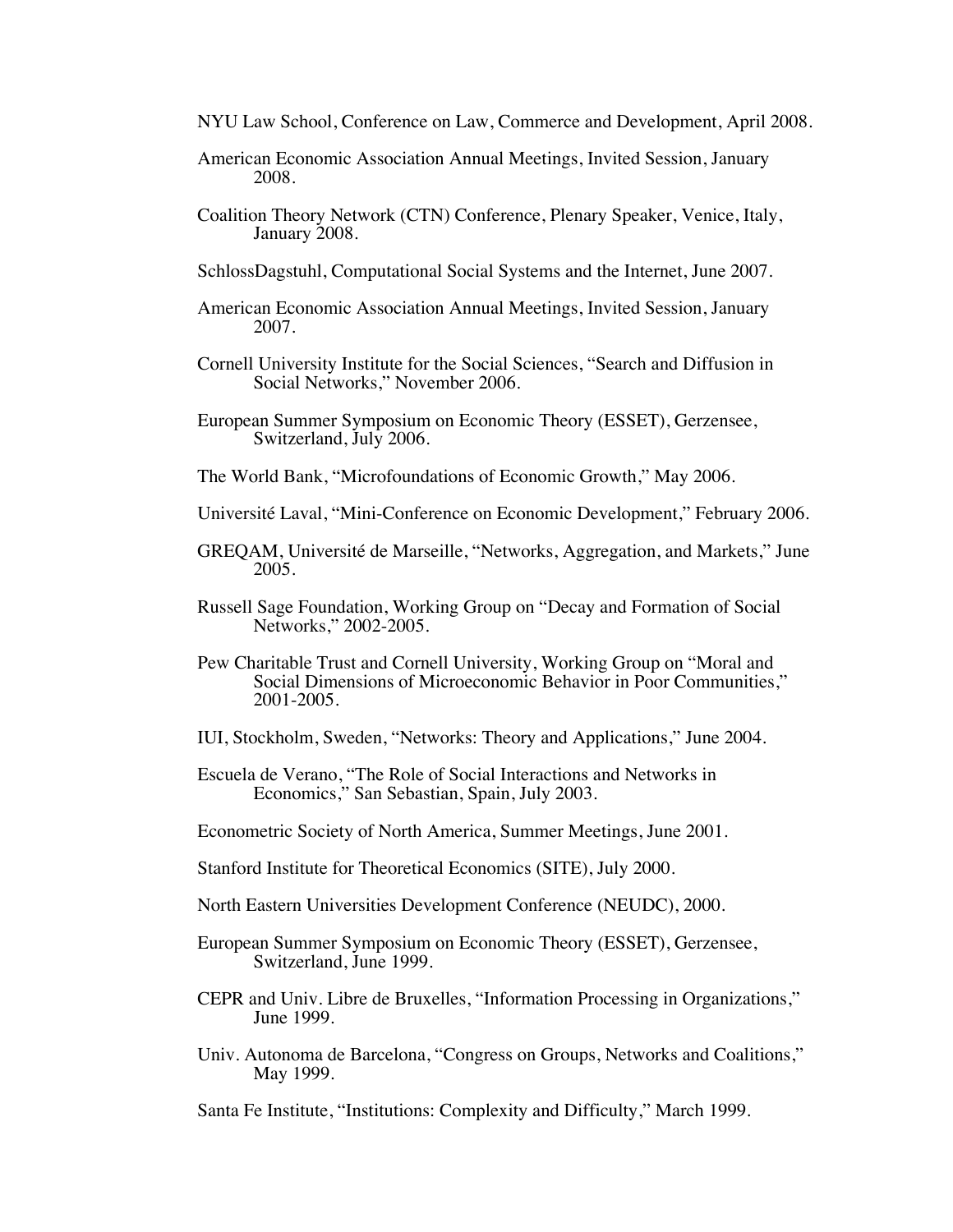University of Cambridge, "Barter in Post-Socialist Societies," December 1998.

The Brookings Institution, "Colloquium on Social Dynamics," January 1998.

American Economic Association Annual Meetings, January 1998.

MacArthur Foundation, Network on Preferences and Norms, October 1997.

Russell Sage Foundation, "Networks vs. Markets," October 1997.

UC San Diego, "Conference on Cooperation under Difficult Conditions," October 1997.

Stanford University Institute for Theoretical Economics (SITE), July 1997

The World Bank, "Emerging Issues in Development Economics," July 1997.

Northeastern Universities Development Conference, 1996.

Econometric Society Winter Meetings 1996, 1997.

#### **DUKE UNIVERSITY SERVICE**

Dean of Social Sciences, 2018-2022.

Convener, Black in Blue: The Duke Sports and Race Project, 2021-2023.

Academic Programs Committee (APC), 2014-2017.

Advisory Faculty (founding), Decision Sciences Certificate, 2015-2021.

Department of Economics Executive Committee, 2013-2017.

Review Committee Director of Social Science Research Institute (SSRI), 2016.

Arts and Sciences Distinguished Professors Committee, 2013-2016.

Duke Center for Decision Sciences (DCIDES) Search Committee, 2014-2015.

Duke Center for Decision Sciences (DCIDES) Executive Board, 2012-2014.

Convener, Faculty Fellows Program, Social Sciences Research Institute, 2009-10.

Appointments, Promotion, and Tenure (APT) Committee, 2008-2012.

### **PROFESSIONAL SERVICE**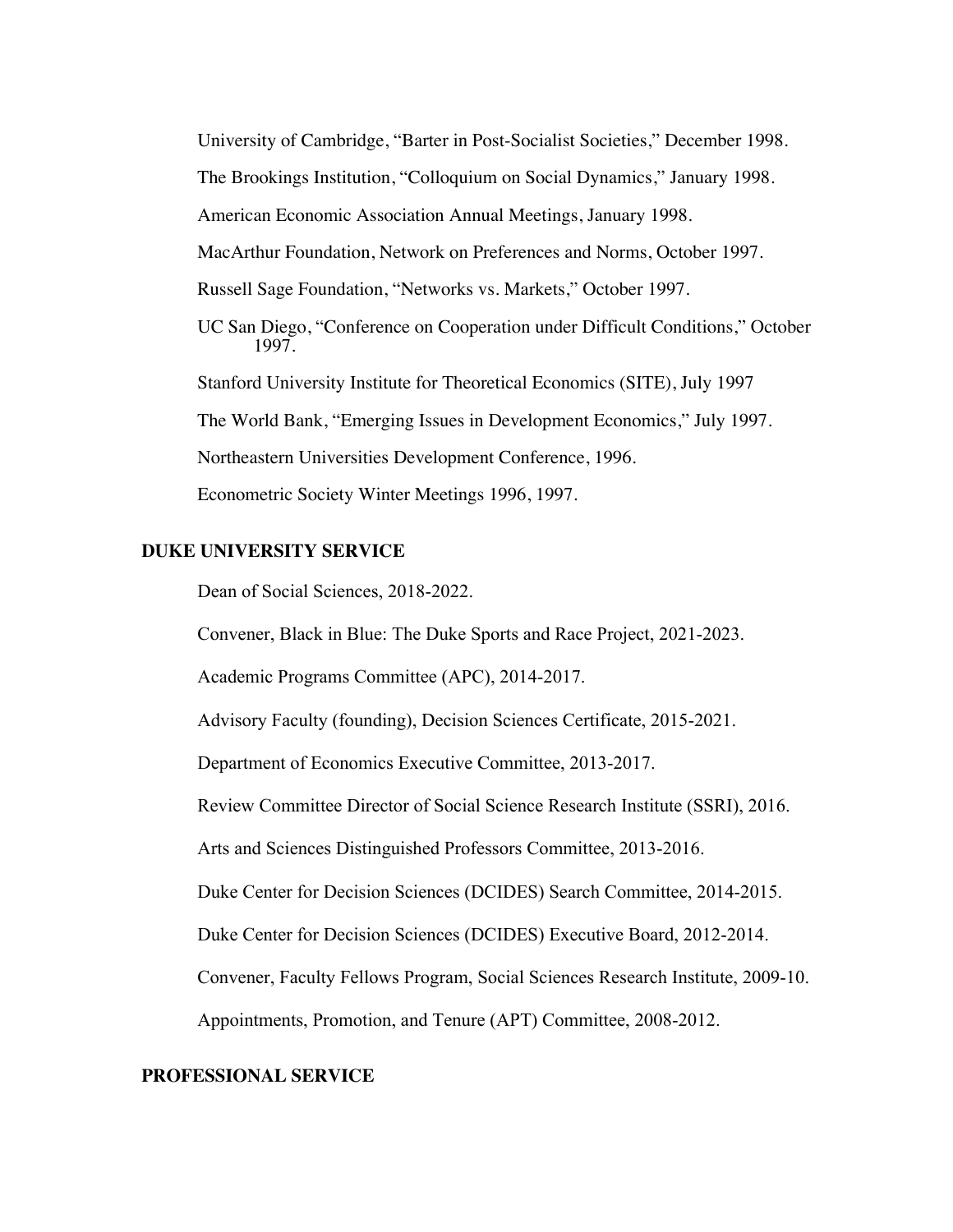Founding Executive Committee, Economic Research on Identity, Norms, and Narratives (ERINN), 2016-

Core, Theoretical Research in Development Economics (ThReD), 2015-

Search Committee for Editor of *Journal of Economic Literature*, 2021.

Head of Program Committee, ThReD Annual Meetings: 2016, 2020.

Managing Editor, *The Economic Journal*, 2017-2020.

Nominating Committee, American Economic Association, 2016-2019.

Executive Committee (Elected Member), American Economic Association, 2015- 2018.

Budget and Finance Committee, American Economic Association, 2015-2018.

Editorial Board, *Journal of Economic Literature*, 2013-2019.

Program Committee, American Economic Association Annual Meetings 2016.

Leader, Network on Identity and Personality, Human Capital and Economic Opportunity Working Group, University of Chicago, 2012 -.

Advisory Board, SAFE Center of Excellence, University of Frankfurt, 2011-2016.

Associate Editor, *Journal of Economic Perspectives*, 2007 - 2010.

Editorial Board, *American Economic Review*, 2001-2007.

Program Committee, American Economic Association Annual Meetings 2008.

Local Arrangements Committee, North American Summer Meetings Econometric Society 2001.

Refereeing:

Excellence in Refereeing Award 2015, 2016, *American Economic Review.*

Referee for *Econometrica, Economic Journal*, *International Economic Review, International Journal of Industrial Organization*, *Journal of Development Economics*, *Journal of Economic Behavior and Organization*, *Journal of Economic and Management Strategy*, *Journal of Economic Literature*, *Journal of Economic Theory*, *Journal of Economic Dynamics and Control*, *Journal of the European Economic Association*, *Journal of Industrial Economics*, *Journal of Institutional and Theoretical Economics*, *Journal of Law, Economics, & Organizations*, *Journal of Political Economy*, National Science Foundation, *Physical Review Letters*, *RAND Journal*, *Rationality and Society*, *Quarterly Journal of Economics*, *Review of Economic Studies*.

## **TEACHING AWARDS**

Departmental Teaching Award, University of Maryland, Spring 2006.